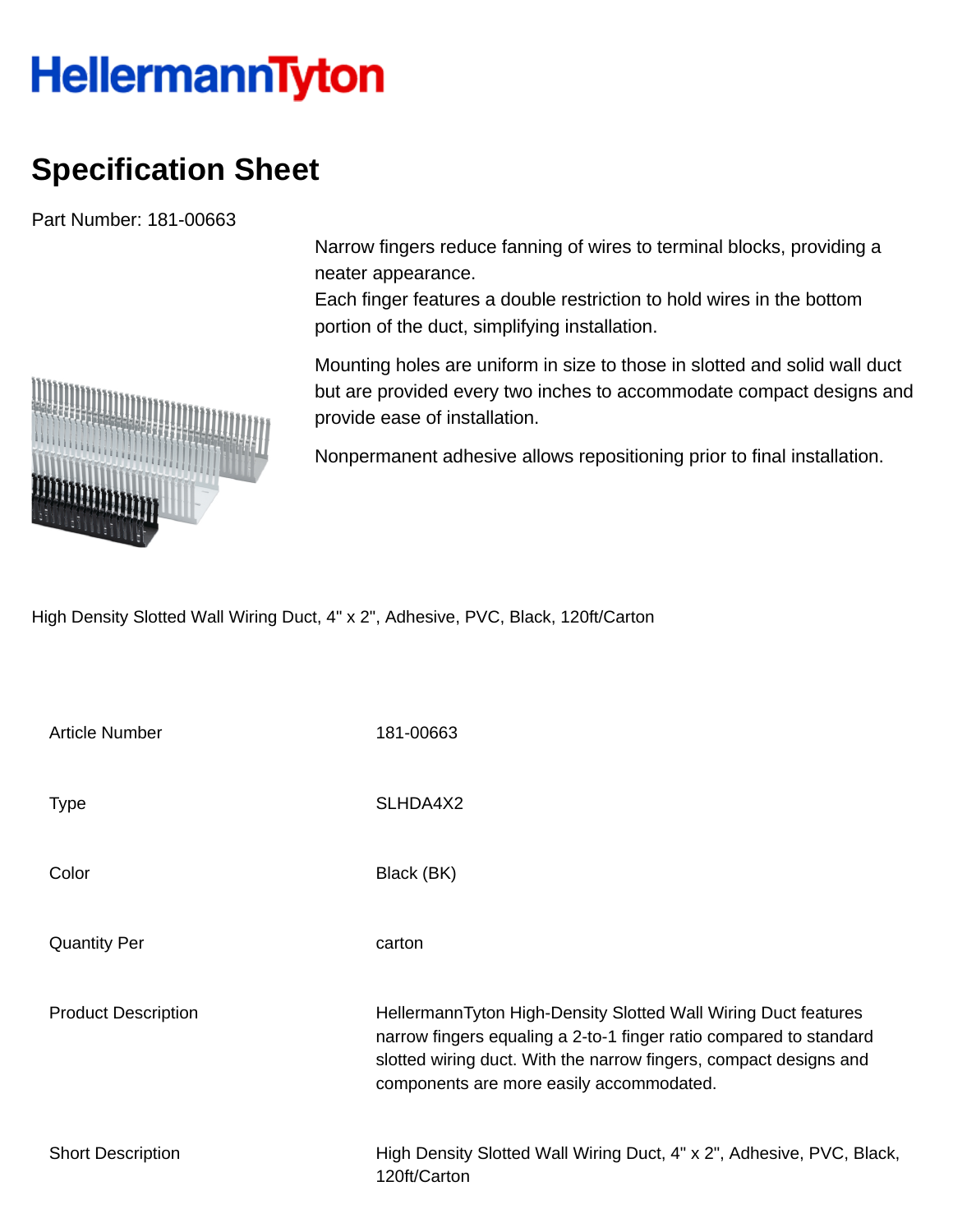| Length L (Imperial)                     | 6.0      |
|-----------------------------------------|----------|
| Length L (Metric)                       | 1.83     |
| <b>Fixation Method</b>                  | Adhesive |
| Width W (Imperial)                      | 4.0      |
| Width W (Metric)                        | 101.6    |
| Height H (Imperial)                     | 2.07     |
| Height H (Metric)                       | 52.6     |
| <b>Mounting Hole Centers (Imperial)</b> | 2.0      |

| Material                     | Polyvinylchloride (PVC) |  |  |
|------------------------------|-------------------------|--|--|
| <b>Material Shortcut</b>     | <b>PVC</b>              |  |  |
| Flammability                 | Self-extinguishing      |  |  |
| Halogen Free                 | No                      |  |  |
| <b>Operating Temperature</b> | +122°F (+50°C)          |  |  |